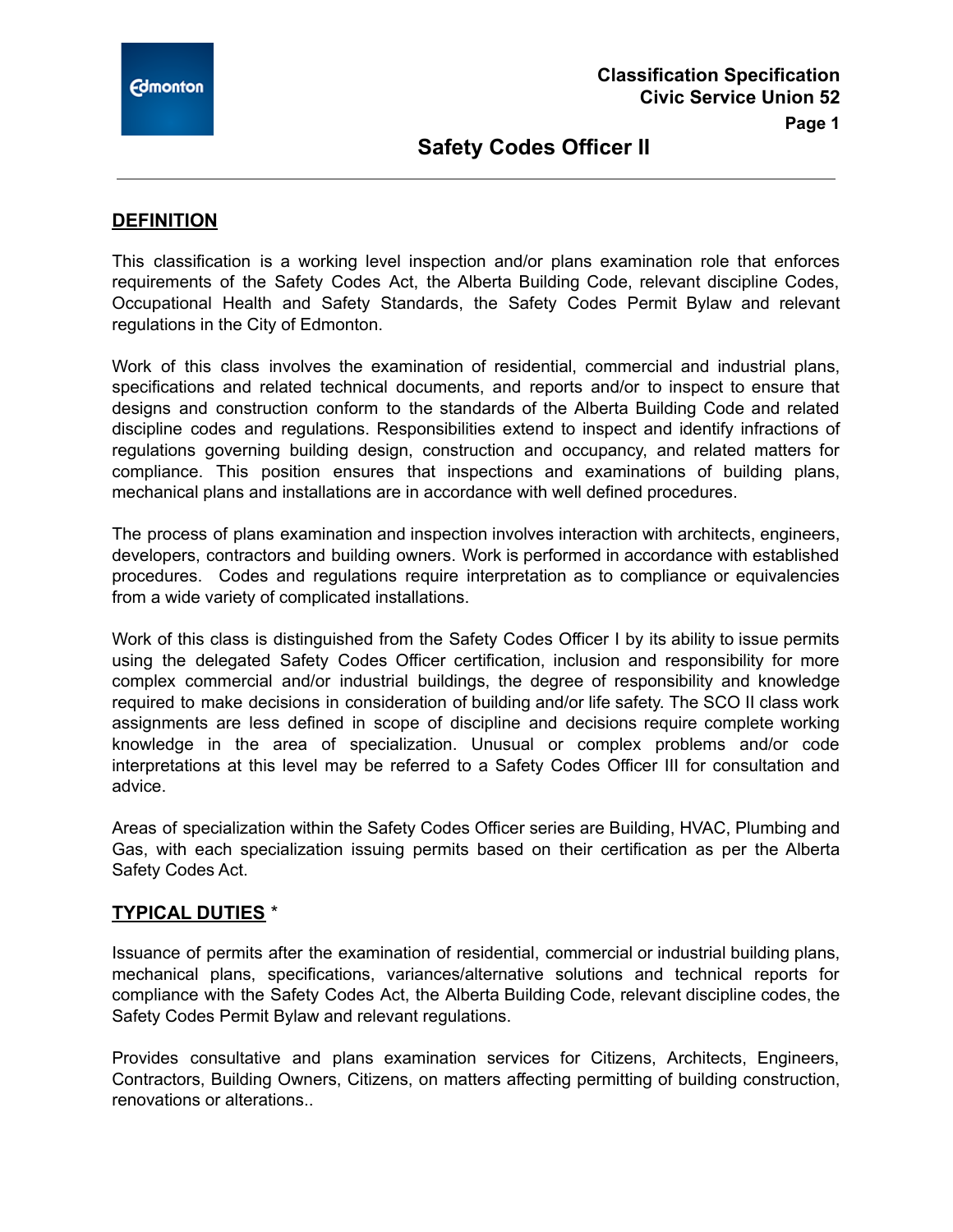

Collaborates with Fire Rescue Service , Edmonton Police Services, the Alberta Health Services, and the Alberta Municipal Affairs, as necessary, to complete inspections.

Inspects buildings during and after completion of construction or equipment installation and identifies Safety Codes infractions for owners/developers or deviations from approved plans prior to granting approval. This inspector may assess the extent of damages and review the necessary corrections to return such structures to required standards.

Reviews changes to regulations, materials and technology; participates in discussions and seminars on Code interpretations and changes.

Prepares legal agreements for cranes and hoardings (crane swing path and overhead work).

Advises and assists Architects, Engineers, Contractors, Developers and/or building owners regarding infractions and ensures that such infractions are corrected prior to issuing permits.

Maintains records, prepares reports, and/or code deficiency checklists of inspections or plans examinations covering items such as the type and extent of the deficiencies, actions taken, and recommendations made for further actions; perform follow-up inspections to ensure that infractions have been rectified. Prepares and issues orders under the Safety Codes Act.

Provide information or interpretation on the Alberta Building Code, discipline codes, bylaws and policies regarding permits and inspections to applicants, architects and engineers.

# **KNOWLEDGE, ABILITIES AND SKILLS**

Considerable knowledge of standard methods, techniques, materials, tools and equipment employed in the building construction trades with emphasis on experience involving large commercial projects.

Thorough knowledge of the Safety Codes Act, the Alberta Building Code, City bylaws, and applicable discipline codes and regulations such as; the Canadian Electrical Code, National Plumbing Code of Canada, Natural Gas and Propane Installation Code, Alberta Private Sewage Systems Code, Alberta Electrical Utility Code.

Ability to recognise construction that does not meet the intent of the Alberta Building Code, Occupational Health and Safety or hazardous conditions pertaining to all building construction and structural stability of all building types through review of plans or on-site inspections.

Skill in analysis and interpretation of designs and plans of varying complexity and size.

| Salary Plan | 21M  | 21A | 21B             | $\sim$<br><u> 4 I V</u> |
|-------------|------|-----|-----------------|-------------------------|
| Job Code    | 7069 |     | 7070            |                         |
| Grade       | 029  |     | 03 <sup>.</sup> |                         |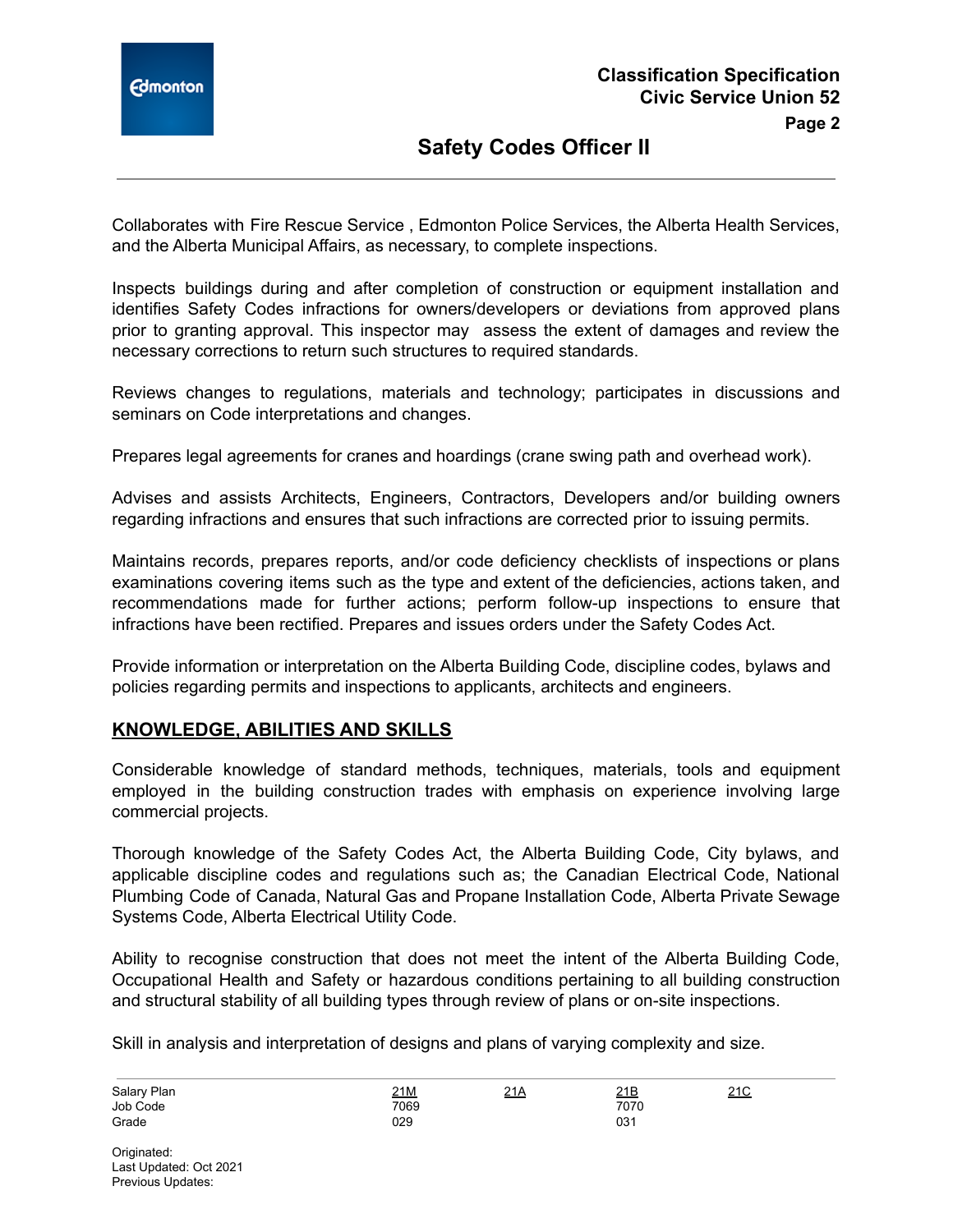

Well developed communication skills, both verbally and in writing to convey important information within isolated interactions with concerned parties.

Demonstrated professionalism and customer service skills to work through a variety of customer inquiries and applications.

Skill to explain technical concepts and interpretations in simple terms to citizens and homeowners.

Ability to prioritize projects and effectively organize workload.

Ability to work independently or contribute positively as part of a team.

Ability to adapt to changing priorities and circumstances.

Ability to communicate with a wide variety of customers and resources within the discipline. Ability to discuss issues with other disciplines where overlap occurs.

Ability to analyze and interpret legislation and consequently enforce regulations impartially and tactfully.

Ability to make independent decisions in the application of safety codes and understand their impact and risks.

Proficient in the use of personal computers for data entry, plan review and regular communication with customers, engineers and architects.

Ability to build effective internal and external working relationships.

#### **TRAINING AND EXPERIENCE REQUIREMENTS**

#### Job Level

- Completion of the twelfth (12th) school grade
- Valid Province of Alberta Class 5 Motor Vehicle License

#### **HVAC Discipline:**

● Journeyman sheet metal certification recognized in Alberta with a minimum of five (5)

| Salary Plan | 21M  | 21A | <u>21B</u> | 210<br><u>ے ت</u> |
|-------------|------|-----|------------|-------------------|
| Job Code    | 7069 |     | 7070       |                   |
| Grade       | 029  |     | 031        |                   |

Originated: Last Updated: Oct 2021 Previous Updates: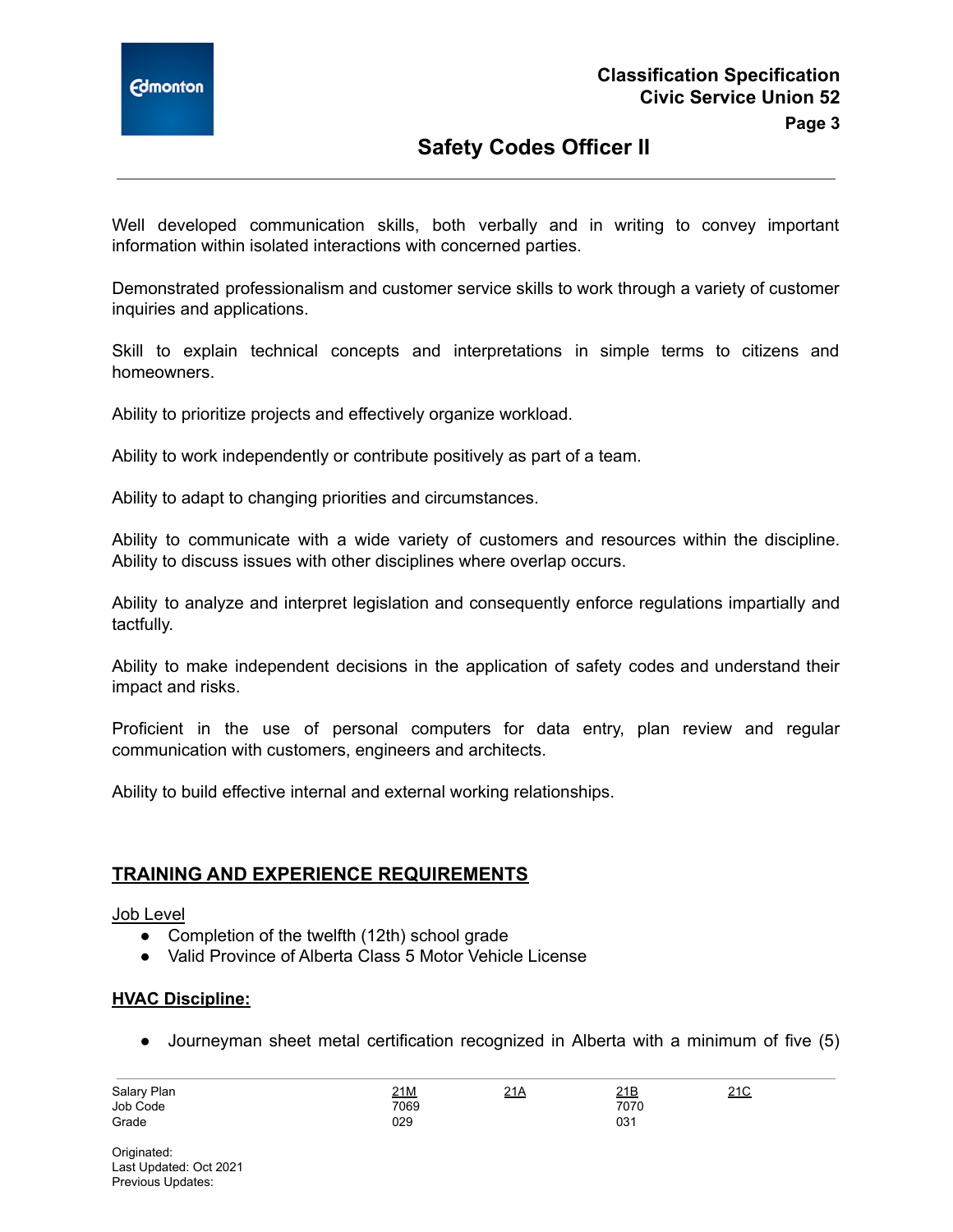

years' journeyman experience in mechanical installations in commercial and residential buildings; or

● Mechanical Engineering degree recognized in Canada and three (3) years of relevant experience in the building construction industry, at least one (1) of which must be completed after obtaining that degree

Registered HVAC Buildings all Safety Codes Officer in the Province of Alberta is required.

# **Plumbing and Gas Discipline: - CSU 52**

● Journeyman plumber and gasfitter certification recognized in Alberta with a minimum of five (5) years' journeyman experience; or

Registered Plumbing & Gas Safety Codes Officer in the Province of Alberta is required.

## **Building Discipline: - CSU 52**

- Journeyman carpenter, plumber, electrician, sheet metal worker or bricklayer certification recognized in Alberta with a minimum of five (5) years' journeyman experience in the construction of commercial and residential buildings; or
- Two-year technology diploma in a related field or equivalent recognized in Canada and seven (7) years of relevant experience in the building construction industry; or
- Engineering or architecture degree recognized in Canada and five (5) years of relevant experience in the building construction industry.

Registered Building Safety Codes Officer in the Province of Alberta is required.

## **Electrical Discipline: - IBEW**

- Journeyman electrician certification recognized in Alberta and six (6) years of relevant work experience as a journeyman electrician; **or**
- Electrical engineering technologist diploma recognized in Canada and eight (8) years of relevant work experience after receiving that diploma; **or**
- Electrical engineering degree recognized in Canada and eight (8) years of relevant work experience after receiving that degree.

Registered Electrical Group A Safety Codes Officer in the Province of Alberta is required.

| Salary Plan | <u>21M</u> | 21A | 21B  | 210<br>∠∣∪ |
|-------------|------------|-----|------|------------|
| Job Code    | 7069       |     | 7070 |            |
| Grade       | 029        |     | 031  |            |